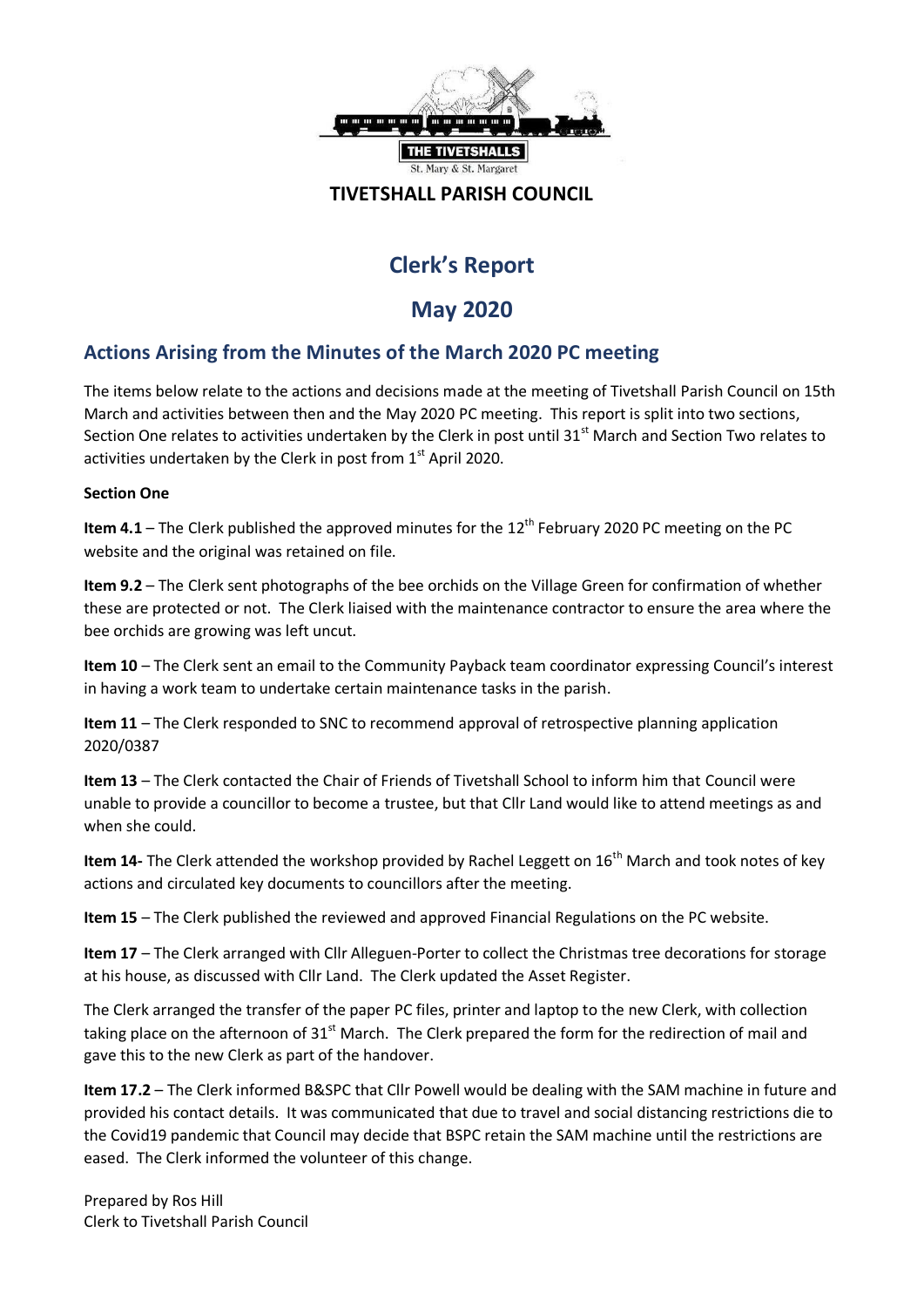

## **TIVETSHALL PARISH COUNCIL**

**Item 19.4** – The Clerk ensured all approved payments were made in a timely manner.

**Item 19.4.1** – The Clerk made adjustments to the salary of the Handyman to reflect hours not worked and instructed the payroll provider accordingly. The Clerk's salary cheque was raised, signatures obtained and payments made.

**Item 20** – The Clerk prepared and produced the Statement of Particulars for the new Clerk, Rosie Riches and provided her details to the payroll provider.

## **Other Activities Undertaken**

**Draft Minutes –** the draft minutes of the PC meeting which took place on 11<sup>th</sup> March were circulated to councillors for comment prior to being published online on xx/03/2020, paper copies were placed in the Post Office.

**March Salary** – The Clerk made arrangements for the payment of March salary and associated PAYE.

**Coronavirus Response** – The Clerk assisted Cllrs Land and Read by posting messages offering assistance and asking for volunteers to help on the PC Facebook Page and Website. The Clerk compiled a spreadsheet to capture the details of volunteers and those needing assistance. The Clerk informed the Communities Team at SNC of what TPC was putting in place to assist parishioners and enquired if any funding was available to pay volunteers mileage expenses towards fuel.

**Coronavirus Related Activities** – The Clerk obtained confirmation from the Communities Team that maintenance contractors could continue to undertake grass cutting provided Government Guidelines were observed, including social distancing.

The Clerk displayed notices at the Playing Field on 26/03/2020 to indicate that the play equipment was out of use, taping off play equipment where possible, as advised by SNC.

**Neighbourhood Plan** – The Clerk informed SNC of TPC in process of developing a Neighbourhood Plan and submit the designated area covered by the NP is due course.

#### Section 2

The in-coming Clerk collected all of the paperwork from out-going Clerk, just prior to lockdown, there has been no official handover.

**Coronavirus Related Activities –** The Clerk was successful in bidding for £1,000.00 grant towards help with the Volunteers in the village, this money can be used for a variety of expenses incurred such as PPE, Mileage incurred by volunteers either shopping or collecting medication and anything else considered to be related to the well-being of the residents during the coronavirus outbreak. The Clerk was successful in gaining help towards the cost of eradicating 2 swarms of bees from a vulnerable householder in the village with 2 small children, SN Help-Hub liaised with the Lions Group who were happy to pick up the cost. The Clerk printed off Mileage claims for volunteers and delivered them to the Chairman. The Clerk was able to purchase hand

Prepared by Ros Hill Clerk to Tivetshall Parish Council